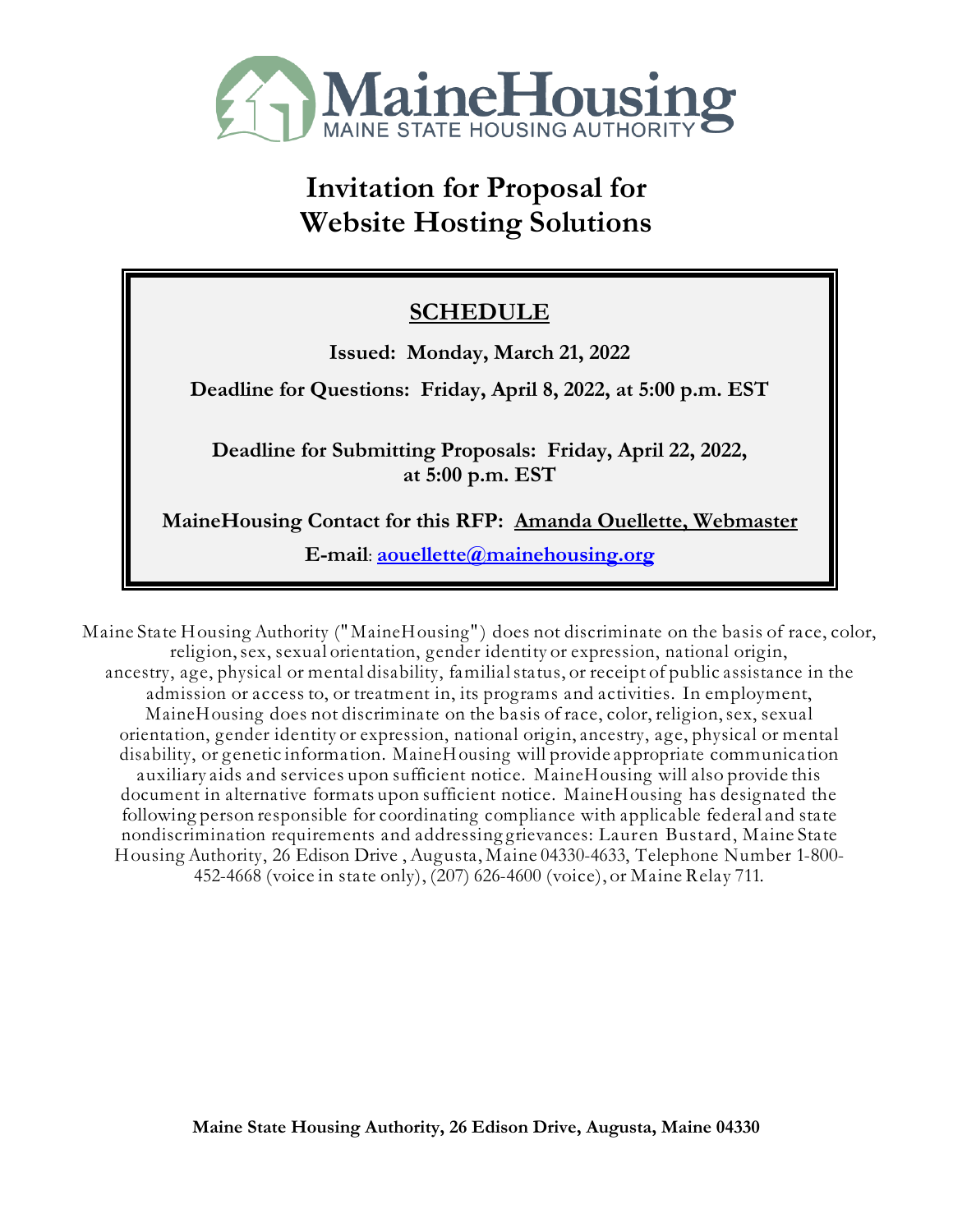# $\triangle$  **Table of Contents**  $\triangle$

| Page |
|------|
|      |
|      |
|      |
| 6    |
|      |
| 9    |
|      |
|      |
|      |
|      |
|      |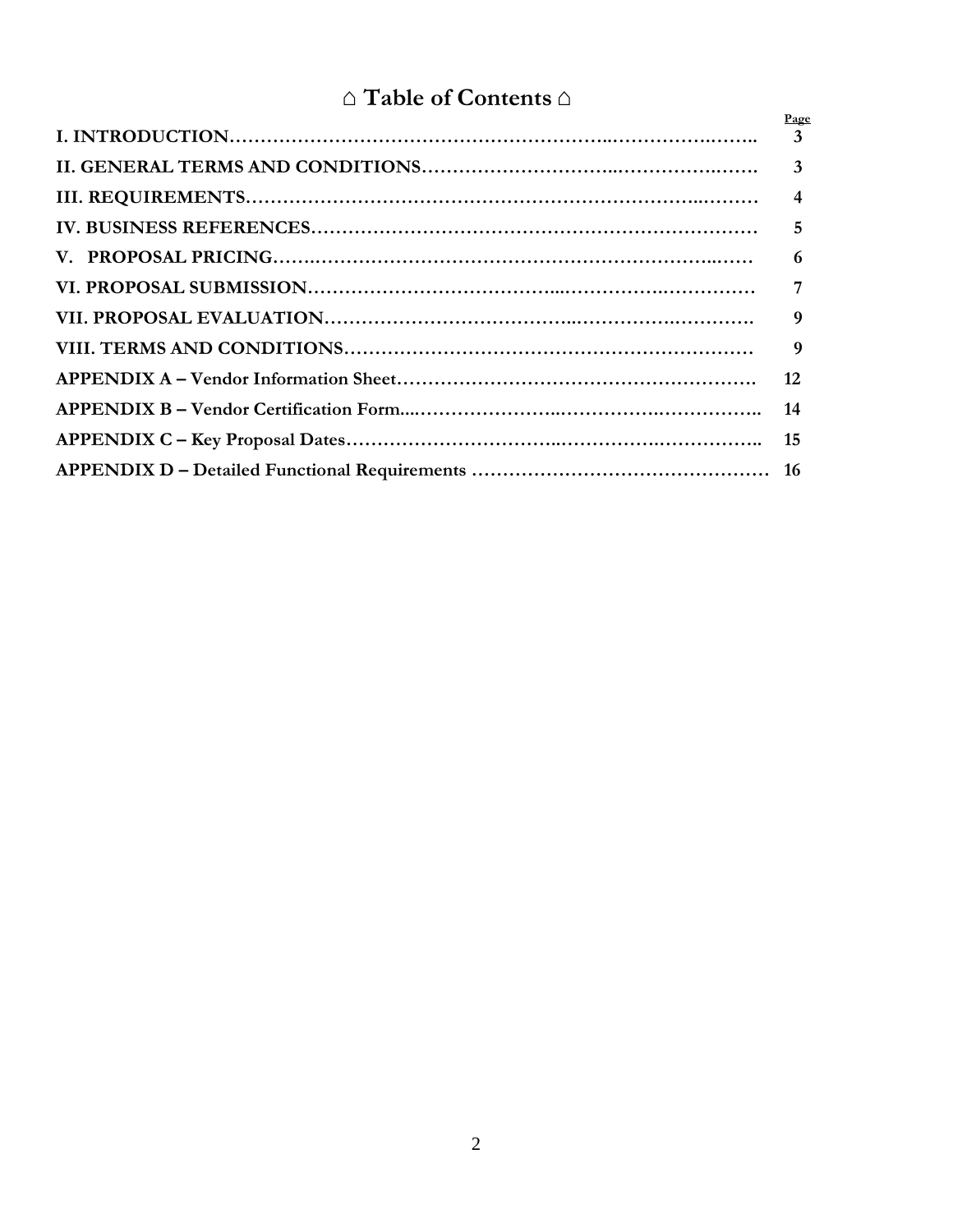

# **Invitation for Proposal for Web Hosting Solutions**

### I. **INTRODUCTION**

#### **Overview**

In this **Invitation for Proposal for Web Hosting Solutions** (the "Invitation"), Maine State Housing Authority ("MaineHousing") is requesting proposals from experienced, qualified, and professional companies who can provide hosting services for the MaineHousing website (https://www.mainehousing.org.)

Functionality included in the scope of this RFP includes, but is not limited to, a stable web hosting environment to support the MaineHousing website [\(https://www.mainehousing.org\)](https://www.mainehousing.org/).

#### **About MaineHousing**

MaineHousing's mission is to assist Maine people in obtaining and maintaining quality affordable housing and services suitable to their housing needs. MaineHousing is an independent quasi-state agency that, at its core, couples the efficiencies of the private financial markets with public purpose goals to provide affordable home ownership and rental housing opportunities for Maine people. In addition, it administers a number of federal housing-related programs including the Low Income Housing Tax Credit Program, the Section 8 Rental Assistance programs, the Emergency Solutions Grant Program, the Weatherization Program, and the Home Energy Assistance Program on behalf of the State of Maine. These federal programs, as well as others, reduce costs associated with housing for Maine people.

For more information about MaineHousing, please go to [www.mainehousing.org.](http://www.mainehousing.org/)

#### **II. GENERAL TERMS AND CONDITIONS**

#### **Review and Compliance**

It is the responsibility of each Vendor to review this entire document, including its attachments, and comply with all requirements of this Invitation. "Vendor" refers to any person or entity who may, or does, submit a proposal in response to this Invitation.

#### **Questions and Answers**

All Vendor questions deemed relevant and material to this Invitation along with the response answers will be posted by MaineHousing at http://www.mainehousing.org/, no later than Friday, April 22, 2022.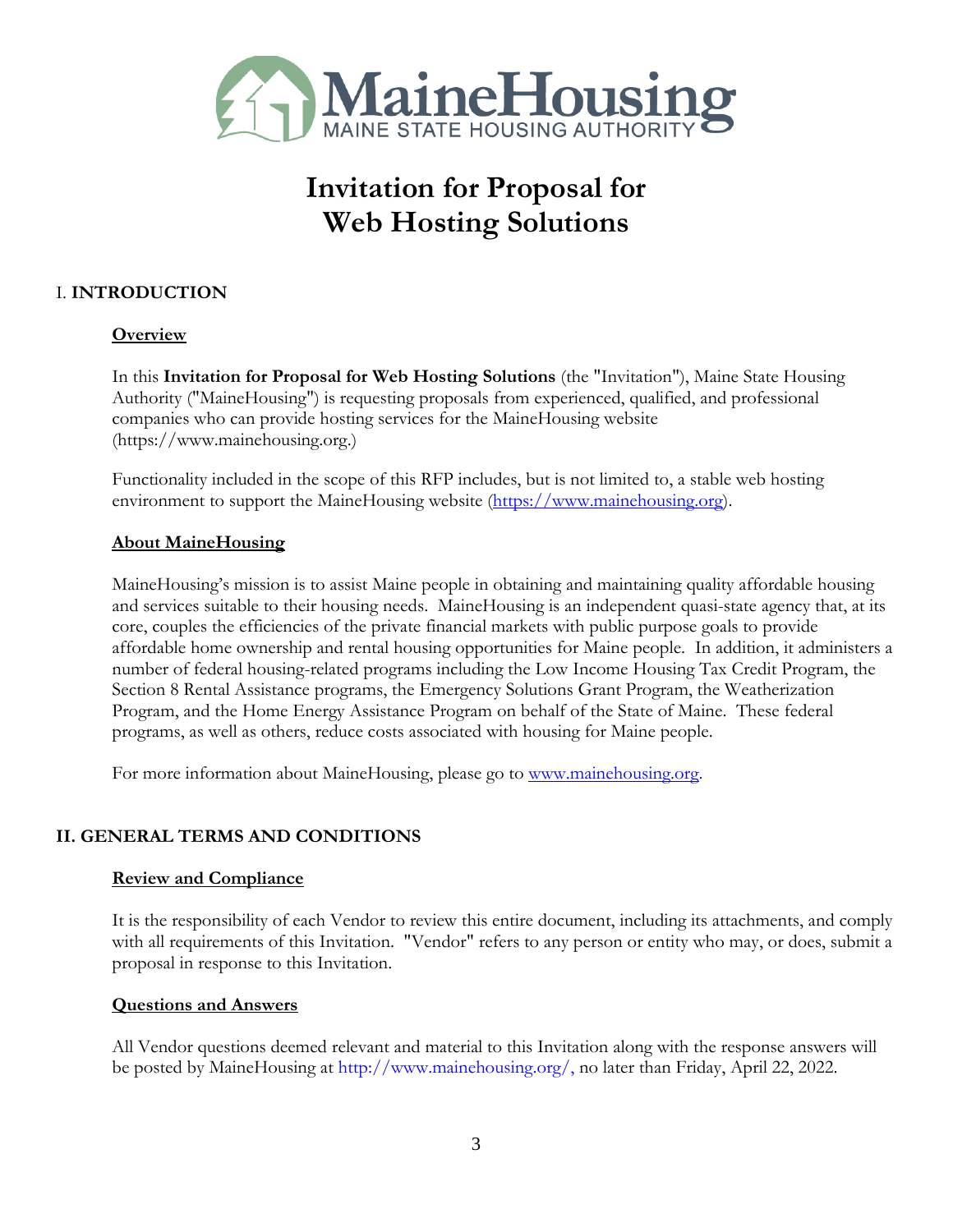Any responses or answers provided by MaineHousing to Vendor questions will automatically become a part of this Invitation.

#### **Proposal Terms**

All proposals submitted by Vendors and received by MaineHousing will be treated as contract offers. A Vendor's proposal must remain open from the time of receipt of the proposal by MaineHousing and continue for a minimum of 90 days after the date of Vendor's product demonstration, pursuant to this Invitation, and may not be unilaterally modified by Vendor during that period.

Alterations, modifications or variations of a proposal after the submission deadline will not be considered by MaineHousing, unless authorized by an amendment or addendum to this Invitation issued by MaineHousing.

In the case of any award pursuant to this Invitation, the awarded Vendor must keep in effect all proposal terms, including pricing, throughout any contract negotiations.

#### **Proposal Costs**

MaineHousing is not liable for any expenses incurred by the Vendor in the preparation, delivery, or presentation of their proposals, or in connection with any product demonstrations.

Costs of developing and delivering proposals and demonstrations pursuant to this Invitation are solely at the expense of the Vendor.

#### **Proposal Materials**

All proposals submitted, including all items and materials submitted as part of the proposals, become the property of MaineHousing, whether or not selected. Proposal materials may be appended by MaineHousing to any contract between MaineHousing and the Vendor providing such materials.

#### **Contract Term**

The initial term of the contract awarded, pursuant to this Invitation, will be for a minimum of one (1) year and a maximum of five (5) years from the date the contract is executed between the Vendor and MaineHousing. MaineHousing reserves the sole right and option to extend the contract in incremental terms of one (1) year each which, including the initial contract term, will not exceed a total of five (5) years.

#### **III. REQUIREMENTS**

#### **General Requirements**

MaineHousing's expectation is to select a website hosting solution which will provide the breadth of functionality necessary to support the MaineHousing website and it's MS SQL Database.

Proposals must demonstrate the Vendor's understanding of MaineHousing's needs and expectations as prescribed in this Invitation, and must demonstrate the Vendor's capability to meet those needs and requirements.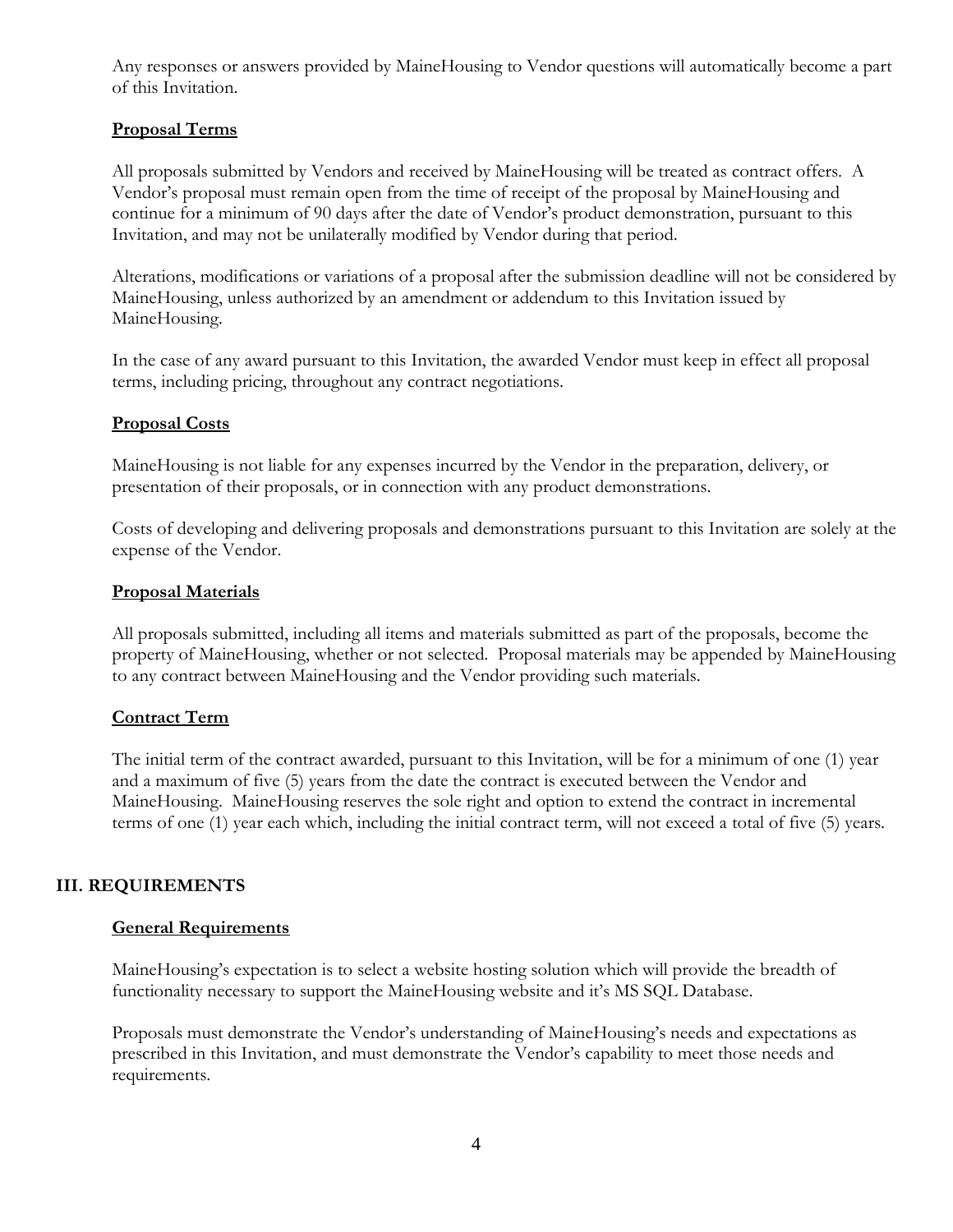#### **Detailed Functional Requirements**

Proposals must describe specific features of Vendor's software and how the software meets each of the detailed functional requirements listed in Appendix D.

#### **Security Requirements**

The Vendor must describe how the software solution will maintain the highest level of security protection of all sensitive, protected, and/or confidential data and materials throughout the contracted relationship.

Any Vendor that is invited to the demonstration phase of the selection process will be required to complete the MaineHousing Vendor Security Survey prior to the software demonstration. If you would like a copy of the MaineHousing Vendor Security Survey please make that request via email to [aouellette@mainehousing.org.](mailto:aouellette@mainehousing.org) The findings of the security survey may disqualify the vendor from moving forward in the selection process.

#### **IV. BUSINESS REFERENCES**

Vendors must provide a minimum of three (3) business references from clients who have Vendor's proposed hosting solutions for similar websites in production for at least two years. MaineHousing reserves the right to contact and verify any or all references provided.

Using the following table format, Vendors must provide up-to-date, accurate, and complete contact information for each of the three (3) business references:

| Invitation: MaineHousing Invitation for Website Hosting Solutions |  |
|-------------------------------------------------------------------|--|
| <b>Business Name:</b>                                             |  |
| <b>Business Reference Contact Information</b>                     |  |
| Name:                                                             |  |
| Street Address:                                                   |  |
| City, State, Zip:                                                 |  |
| Phone, including area code:                                       |  |
| Email address:                                                    |  |
| <b>Alternate Contact Information</b>                              |  |
| Name:                                                             |  |
| <b>Street Address:</b>                                            |  |
| City, State, Zip:                                                 |  |
| Phone, including area code:                                       |  |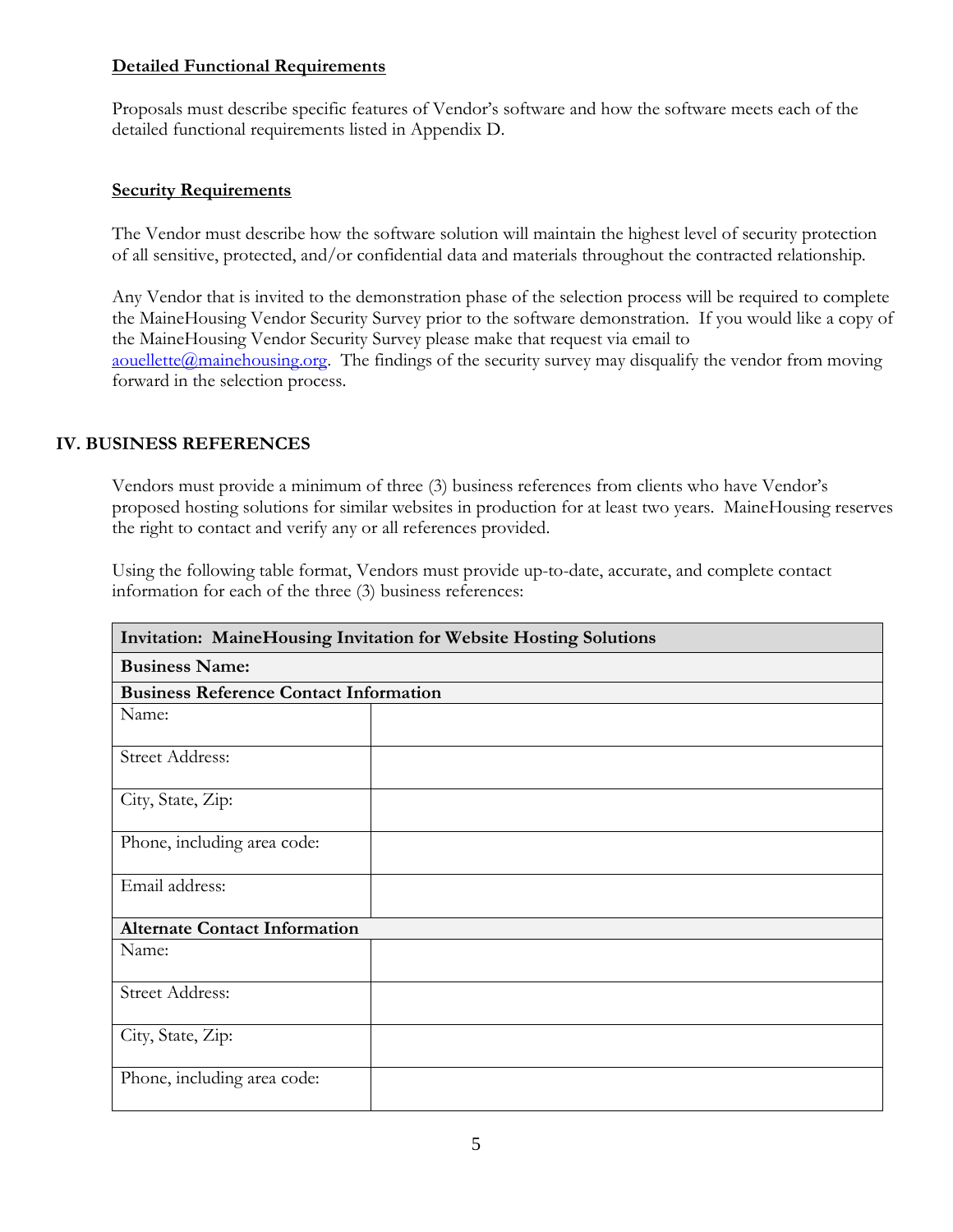| Email address:                  |  |
|---------------------------------|--|
|                                 |  |
| <b>Project Information</b>      |  |
| Brief description of vendor's   |  |
| software modules being used in  |  |
| production for this reference.  |  |
|                                 |  |
| How long have you partnered     |  |
| with this reference?            |  |
|                                 |  |
| What federal or state housing   |  |
| programs are tracked using this |  |
| software solution?              |  |

#### **V. PROPOSAL PRICING**

#### **Cost Items**

The Vendor must provide:

A detailed, **itemized firm pricing** for all costs associated with this Invitation.

Include all necessary labor, hardware, software, configuration and programming and the selection of the proper type and quantities of the system components to assure a complete and operational solution.

A fee schedule for one time or monthly recurring costs, including any extra costs necessary to support software upgrades, incident response, scalability of services or off hours access or services.

The basis of the price and any underlying assumptions must be included in the Vendor's cost proposal.

#### **Payment**

Generally, payment by MaineHousing will be tied to specific milestones, which may include satisfactory acceptance testing, and/or deliverables.

Payment terms are net 30 days after receipt of correct invoice containing information required by MaineHousing and acceptance of deliverable (after testing).

#### **VI. PROPOSAL SUBMISSION**

This section of the Invitation deals with the requirements for the contents and submission of proposals.

#### **RFP Point of Contact**

To ensure clear communications, the following individual has been designated the point contact for this RFP. All requests, questions, proposal documents and/or correspondence must be communicated through this designated RFP contact: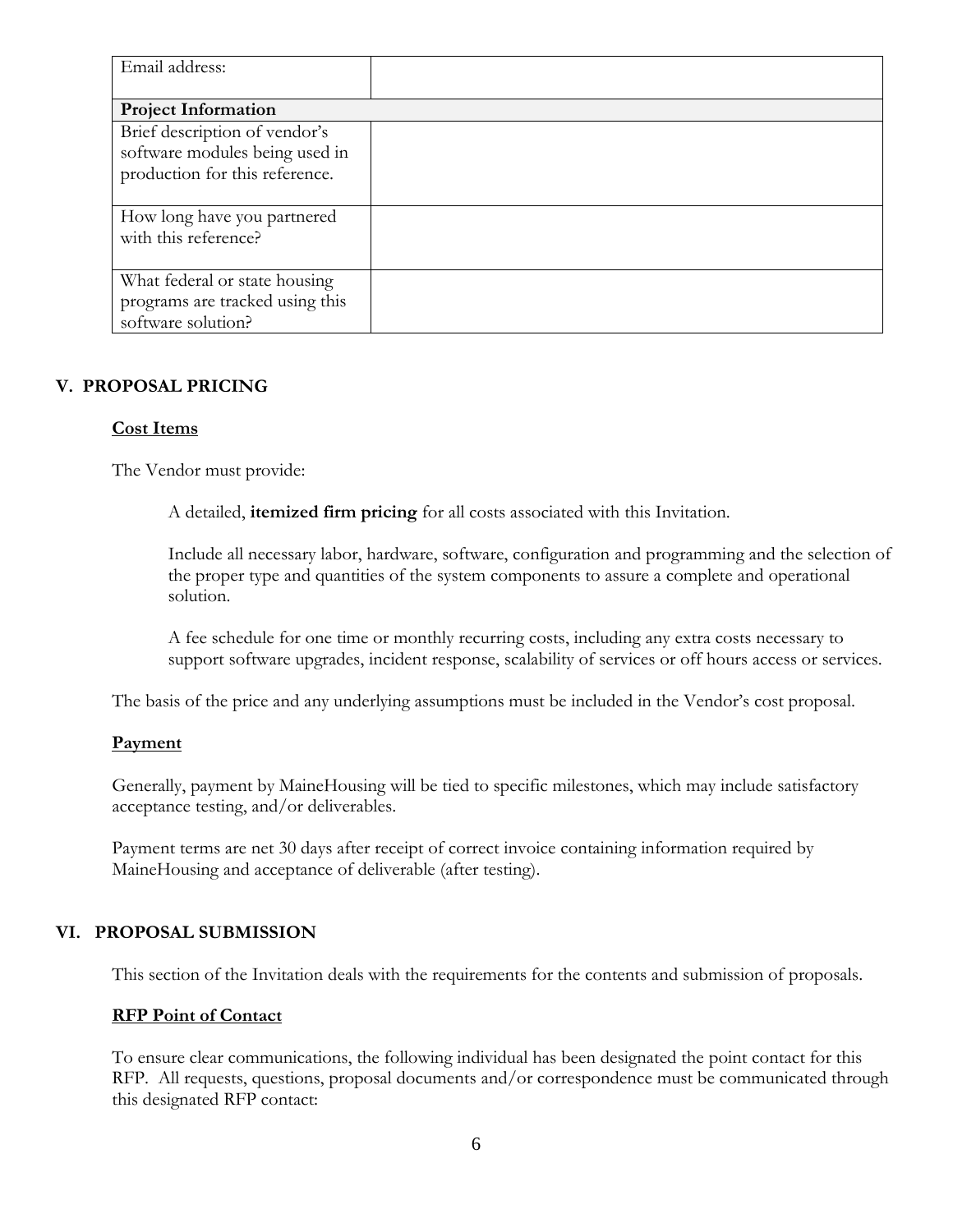| Name:           | Amanda Ouellette                                 |
|-----------------|--------------------------------------------------|
| Title/Dept:     | Webmaster, Communications & Planning Department  |
| <b>Address:</b> | MaineHousing, 26 Edison Drive, Augusta, ME 04330 |
| Email:          | aouellette@mainehousing.org                      |
| Tele#:          | $(207)$ 626-4605                                 |

Vendor contact with any MaineHousing employee, consultant, or other MaineHousing representatives concerning this Invitation other than the MaineHousing contact person given above will be grounds for proposal rejection.

#### **Questions**

All questions must be in writing and submitted only to the designated RFP contact email address previously given. Attempting to ask questions in person, or by telephone, will not be allowed and can disqualify a Vendor.

Vendors will only rely on written statements issued from MaineHousing's designated RFP point of contact.

#### **Deadlines & Delivery**

It is the responsibility of each Vendor to ensure timely submission of their proposal to MaineHousing at [aouellette@mainehousing.org.](mailto:aouellette@mainehousing.org) See Appendix C for all proposal deadlines.

#### All proposals **must be submitted by e-mail in PDF format.**

MaineHousing is not responsible for late delivery of a proposal for any reason.

Late proposals **will not be accepted or considered.**

Hard copy, facsimile or telephone proposals **will not be accepted or considered.**

When submitting your proposal to <u>aouellette@mainehousing.org</u> the email subject line must state:

#### **"Website Hosting Solutions"**

#### **Organization/Formatting**

Proposals must be presented following the prescribed instructions within this Invitation. The proposal, along with all supplemental documentation required under this Invitation must be:

Submitted in electronic .PDF format

Pages numbered consecutively

Provided in the sequential order listed below:

- 1. Vendor Information Sheet (see Appendix A)
	- 2. Vendor Proposal Response include Detailed Requirements from Appendix D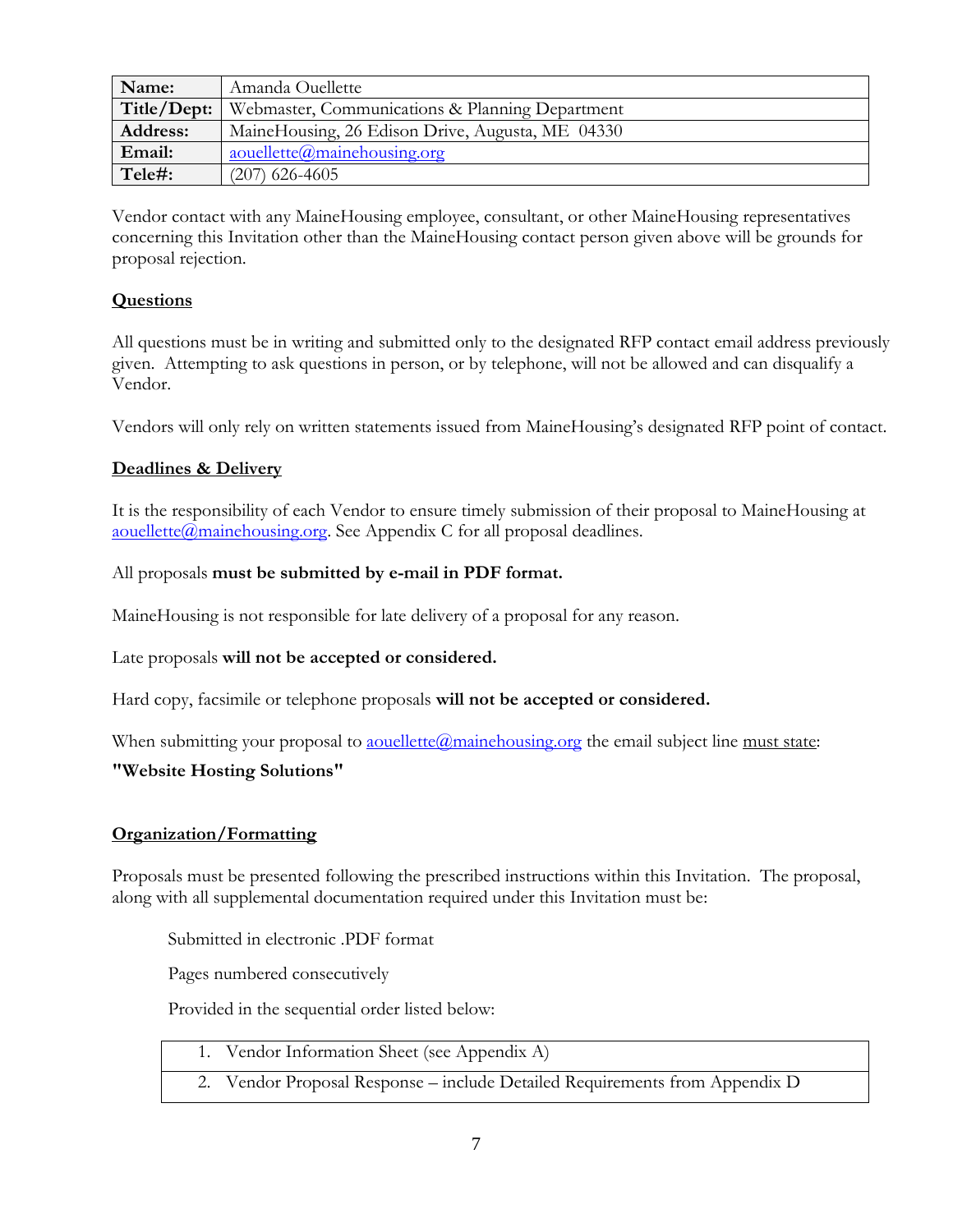| 3. Company W-9                                           |
|----------------------------------------------------------|
| 4. Current Certificate of General Liability Insurance    |
| 5. Current Certificate of Workers Compensation Insurance |
| 6. Business References (See table under Section IV)      |
| 7. Itemized Costs                                        |
| 8. Service Level Agreement                               |
| 9. Vendor Certification Form. (see Appendix B)           |

#### **Content**

All information requested by this Invitation must be submitted as part of Vendor's proposal. **Only information that is received in response to this Invitation will be evaluated.** 

References to information submitted to MaineHousing outside this Invitation process or references to Internet website addresses will be deemed non-responsive and will not be considered by MaineHousing.

Cross-references to other portions of a Vendor's proposal submitted in response to this Invitation are acceptable, but must reference the specific section number and heading for identification.

All proposals must include completed and signed Vendor Information Sheet (Appendix A) included in this Invitation. The Vendor Information Sheet must be placed at the front of the proposal.

All proposals must include a completed and signed Vendor Certification form attached to this Invitation under Appendix B.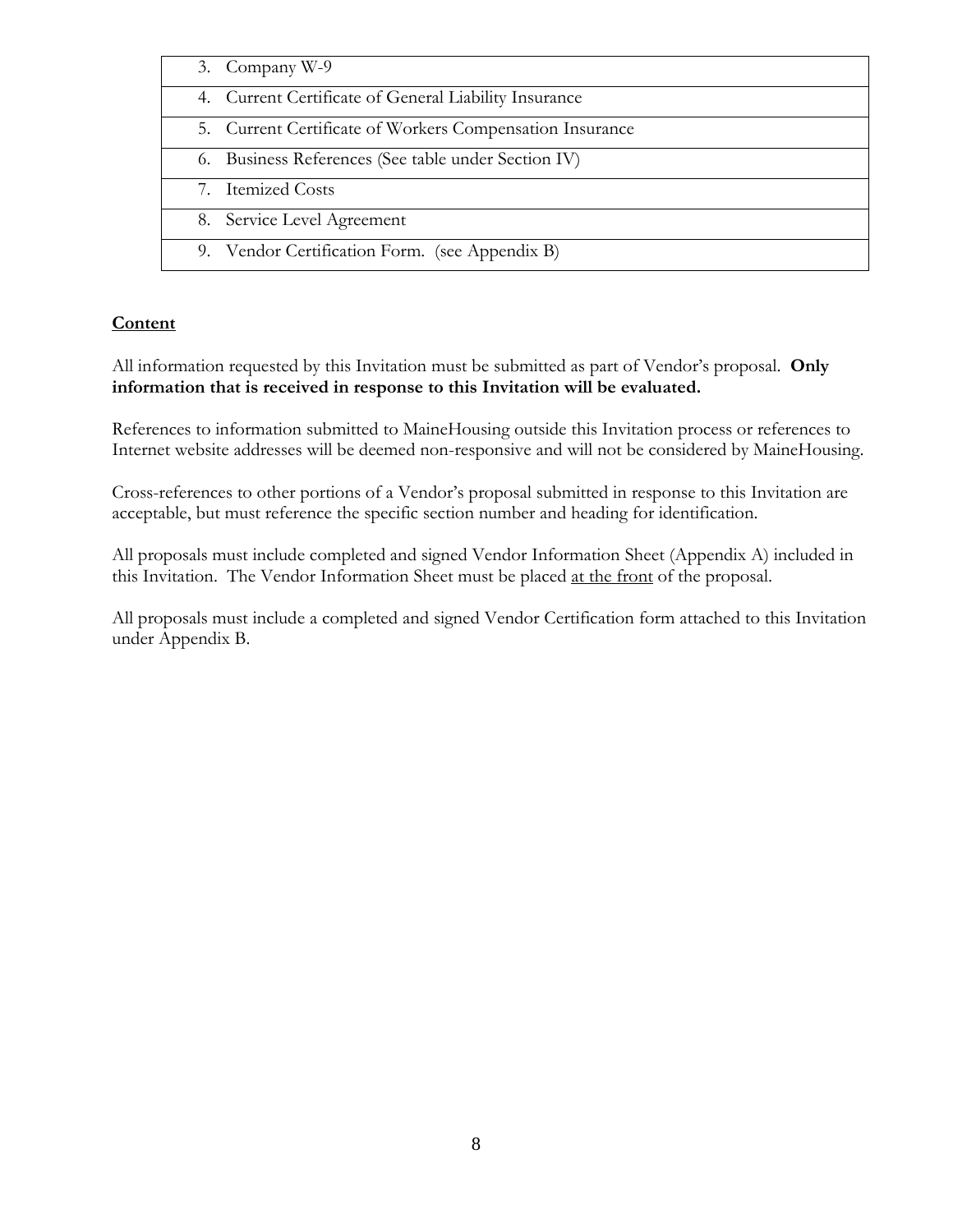#### **VII. PROPOSAL EVALUATION**

An RFP Evaluation Committee, consisting of MaineHousing employees, will review all proposals. This Evaluation Committee may contact any of the references provided by the Vendor, contact any Vendor for clarification of response, and/or seek information from any other sources concerning any aspect of this Invitation.

Subject to the selection factors, reservation of rights, and other terms and conditions of this Invitation, MaineHousing will select the proposal most advantageous to MaineHousing. The Evaluation Committee will be evaluating the detail, completeness, and accuracy of each proposal and will select the proposal(s) that provide the best value in meeting MaineHousing's business objectives. Final selection will be based on the vendor's ability to demonstrate how their solution will meet the requirements presented in this invitation. Vendor will be provided an agenda to follow during the software demonstration.

Vendors are cautioned the Evaluation Committee is in no way obligated to make inquiries for clarification or request omitted information regarded essential to complete a thorough evaluation of a Vendor proposal. Proposals at the time of submission that are not complete, accurate or concise, or contain discrepancies or omissions may not be considered.

Any award is contingent upon the successful negotiation of finalized contract terms. In no event will any claimed obligations of any kind be enforceable against MaineHousing, unless and until such time MaineHousing and the selected Vendor have entered into a written contract.

This Invitation and the successful Vendor's proposal, as may be modified pursuant to this Invitation, will be incorporated by reference into, and be a part of, any contract between MaineHousing and the Vendor.

RFP award scores will be based on both technical and financial evaluations through a comprehensive review and analysis by the Evaluation Committee.

| <b>Evaluation Scoring</b>                                                                                                                                                                                                                                                        | Points |
|----------------------------------------------------------------------------------------------------------------------------------------------------------------------------------------------------------------------------------------------------------------------------------|--------|
| Qualifications and experience of entity / persons assigned                                                                                                                                                                                                                       | 10     |
| Ability of proposed services to meet requirements outlined in RFP                                                                                                                                                                                                                | 40     |
| Completeness of proposal; all required documentation submitted                                                                                                                                                                                                                   | 15     |
| Methodology/Work Plan and Time Line                                                                                                                                                                                                                                              | 15     |
| Proposal Pricing - Costs covered under this proposal are exempt from all Federal and State<br>Taxes. Prices must be clear, accountable, and auditable, covering the full spectrum of<br>services required. Costs and compensations must be consistent with current market rates. | 20     |
| <b>Maximum Award Points:</b>                                                                                                                                                                                                                                                     | 100    |

#### **VIII. TERMS AND CONDITIONS**

#### **Rights Reserved by MaineHousing**

In addition to the rights reserved by MaineHousing elsewhere in this Invitation, MaineHousing reserves the right to: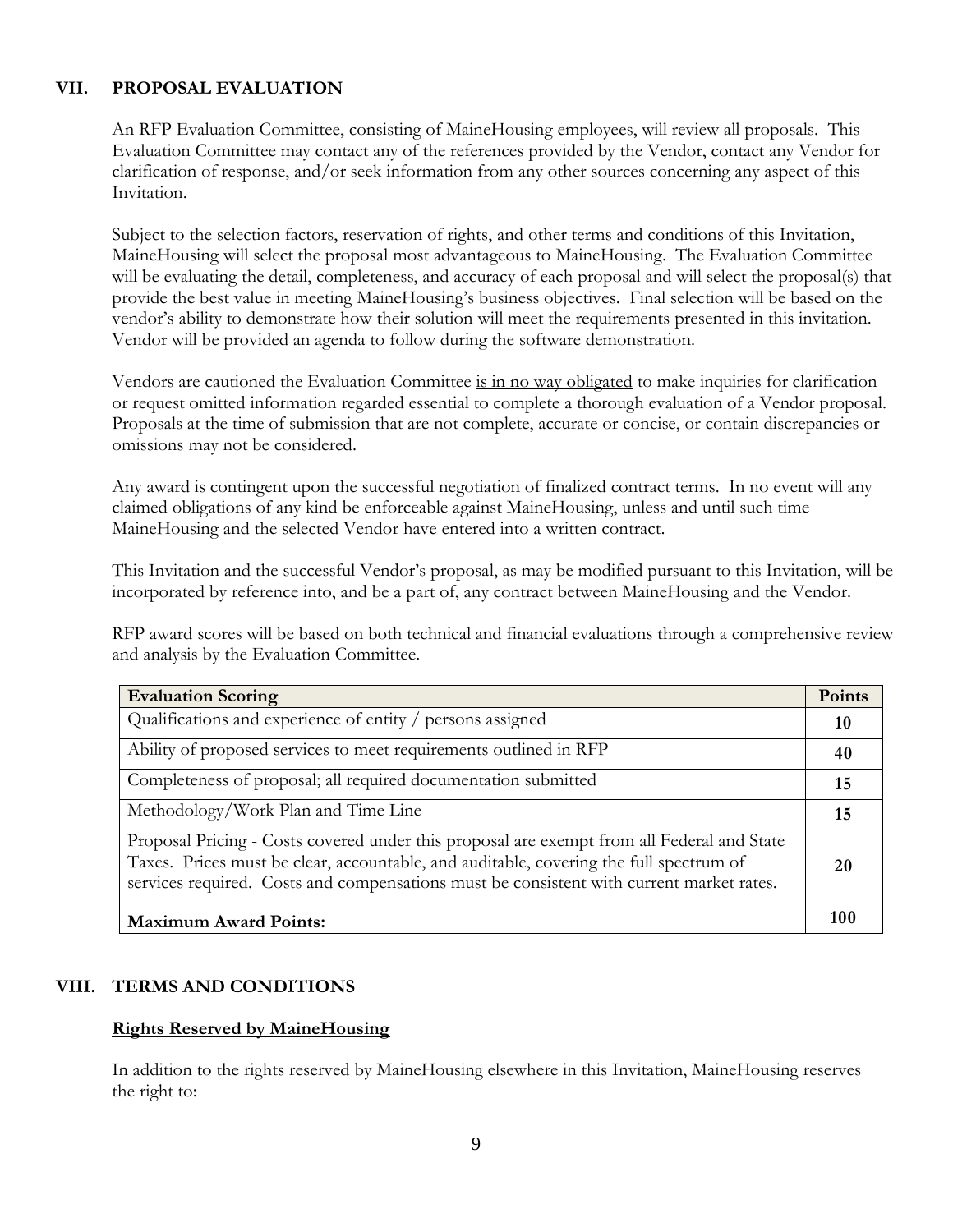Adjust the timetable for this Invitation as deemed necessary.

Waive informalities and minor irregularities in proposals received.

Reject and not consider any or all Vendors who do not meet the requirements of this Invitation, including but not limited to incomplete responses and/or non-responsive proposals.

Reject any or all proposals received and not to award a contract pursuant to this Invitation, or to cancel or terminate this Invitation process at any time, whether before or after any proposals have been submitted or received, if deemed by MaineHousing to be in its best interest.

Negotiate price or other factors included in any proposal submitted to MaineHousing, and in the event MaineHousing is unable to negotiate a mutually satisfactory contract with the successful Vendor under this Invitation, MaineHousing may, in its sole discretion, negotiate with another Vendor or cancel this Invitation and not award a contract to any Vendor.

Reject the Vendor selected pursuant to this Invitation and to offer a contract to another Vendor in the event the selected Vendor does not enter into the required contract to provide related services described in this Invitation.

Negotiate directly with one Vendor if the responses to this Invitation demonstrate a lack of competition.

Correct or amend this Invitation. In no case will this Invitation be amended within seven (7) days of the proposal submission deadline unless the amendment includes an extension of time. MaineHousing will not be liable for any costs incurred as a result of changes to this Invitation.

#### **Other Terms and Conditions**

**Conflict of Interest**. The Vendor, any principal or affiliate of the Vendor, or anyone who will be paid for work on the Contract, that has business ties, familial relations, or other close personal relations with a current MaineHousing employee or a commissioner, or anyone who was a MaineHousing employee or a commissioner within the past year must disclose this information under **Appendix A - Vendor Information Sheet.**

**Vendor Certification Form.** As a mandatory requirement of this proposal, **a**ll Vendors must complete and submit the Vendor Certification Form attached to this Invitation as **Appendix B**, along with their proposal submission.

**Confidentiality and Nondisclosure.** Vendor shall maintain in trust and confidence and shall not disclose to any third party, except as such disclosure may be authorized in writing in advance by MaineHousing, and shall not use for any unauthorized purpose, any and all information, documents and data received or obtained from or on behalf of MaineHousing. Vendor may use such information, documents and data only to the extent required for the purposes described in this Invitation. Vendor shall adhere to all security, confidentiality and nondisclosure policies and procedures required by MaineHousing for the protection of such information and data from unauthorized use and disclosure and from loss.

**Maine Freedom of Access Act.** Information submitted by a Vendor in any proposal becomes public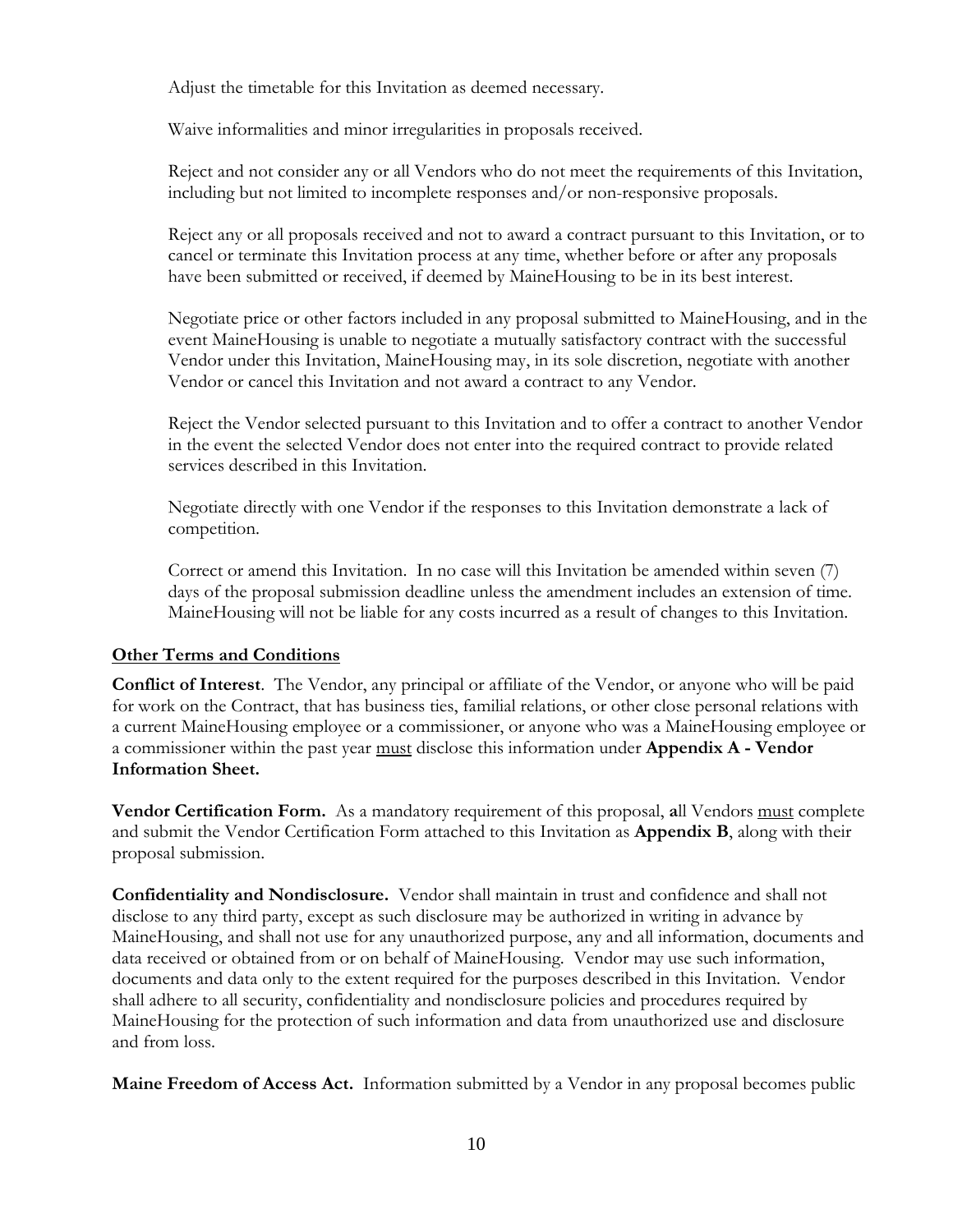information, and is subject to disclosure in accordance with the requirements of law, including without limitation the Maine Freedom of Access Act, 1 M.R.S.A. Section 401 et seq. ("FOAA"), except as provided therein. Vendor acknowledges that MaineHousing is required to comply with FOAA.

**Protest Procedures.** Protests of any award made pursuant to this Invitation must be submitted in writing to MaineHousing at the address given on the cover page of this Invitation, to the attention of: Deputy Director. To be considered, protests must be received by MaineHousing within fifteen (15) calendar days from the date of notification of the contract award and provide specific reasons and any supporting documentation for the protest.

**Women and Minority Owned Businesses.** Women and minority owned businesses are encouraged to apply. To subcontract any of the work, Vendor must follow the steps outlined in 2 CFR 200.321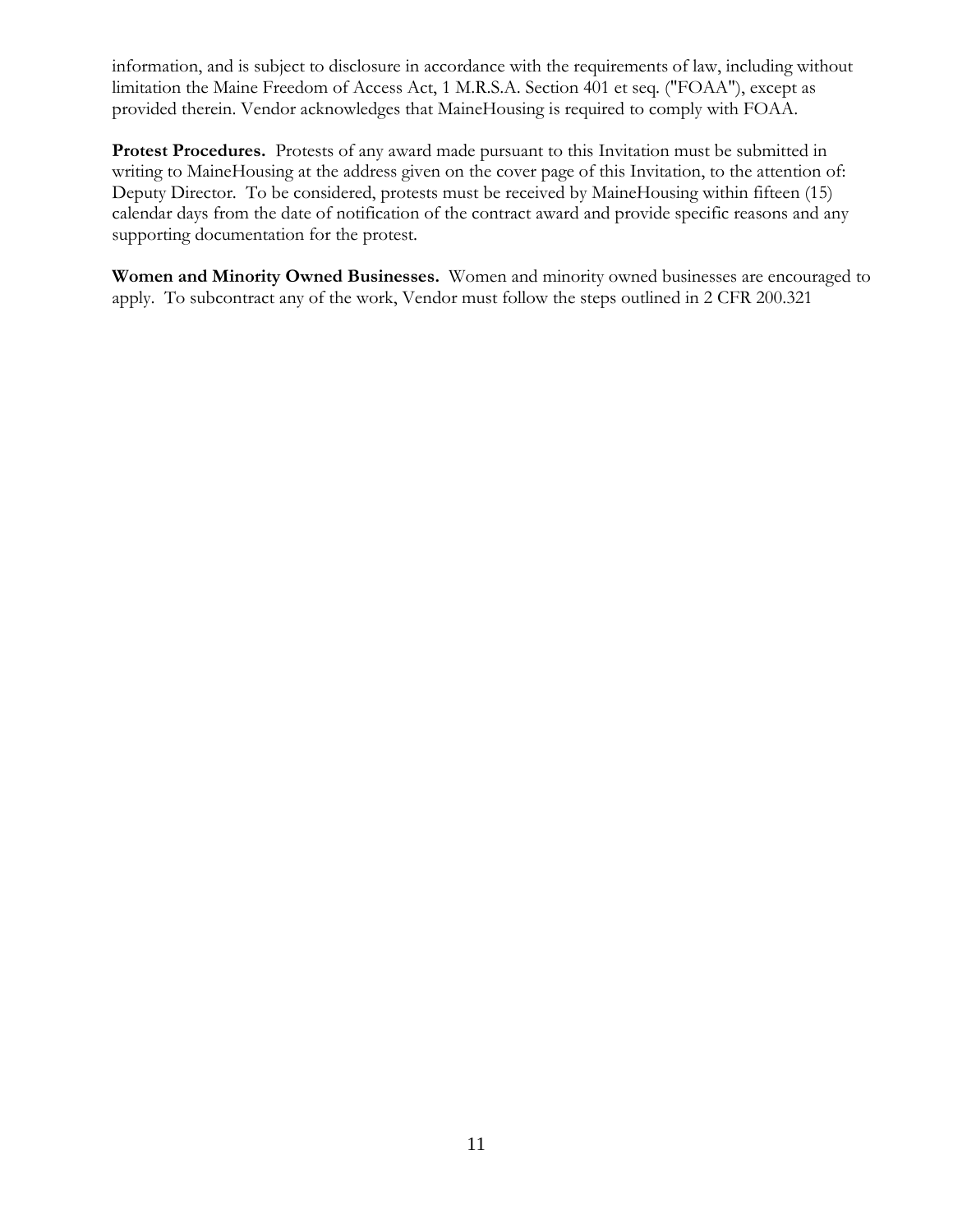## APPENDIX A **VENDOR INFORMATION SHEET**

for

MaineHousing Invitation for Proposals for Website Hosting Solutions

 **Please provide the following information, completed and signed, and place this form at the front of the proposal:**

| <b>General Information</b>                                                                                                           |  |
|--------------------------------------------------------------------------------------------------------------------------------------|--|
| <b>Company Name:</b>                                                                                                                 |  |
| Federal Tax ID:                                                                                                                      |  |
| <b>Street Address:</b>                                                                                                               |  |
| City, State, Zip:                                                                                                                    |  |
| Telephone#:                                                                                                                          |  |
| <b>Contact Person for Questions</b>                                                                                                  |  |
| Name:                                                                                                                                |  |
| Title:                                                                                                                               |  |
| E-mail Address:                                                                                                                      |  |
| Telephone#:                                                                                                                          |  |
| <b>Business Description</b>                                                                                                          |  |
| # Years in Business:                                                                                                                 |  |
| # Years providing multifamily<br>affordable housing software of<br>similar scale and composition<br>as described in this Invitation: |  |
| <b>Current Company Size:</b>                                                                                                         |  |
| <b>Current # Workers and Current</b><br># of Customers:                                                                              |  |
| <b>Evidence of Workforce</b><br>expertise, experience,<br>qualifications, and knowledge                                              |  |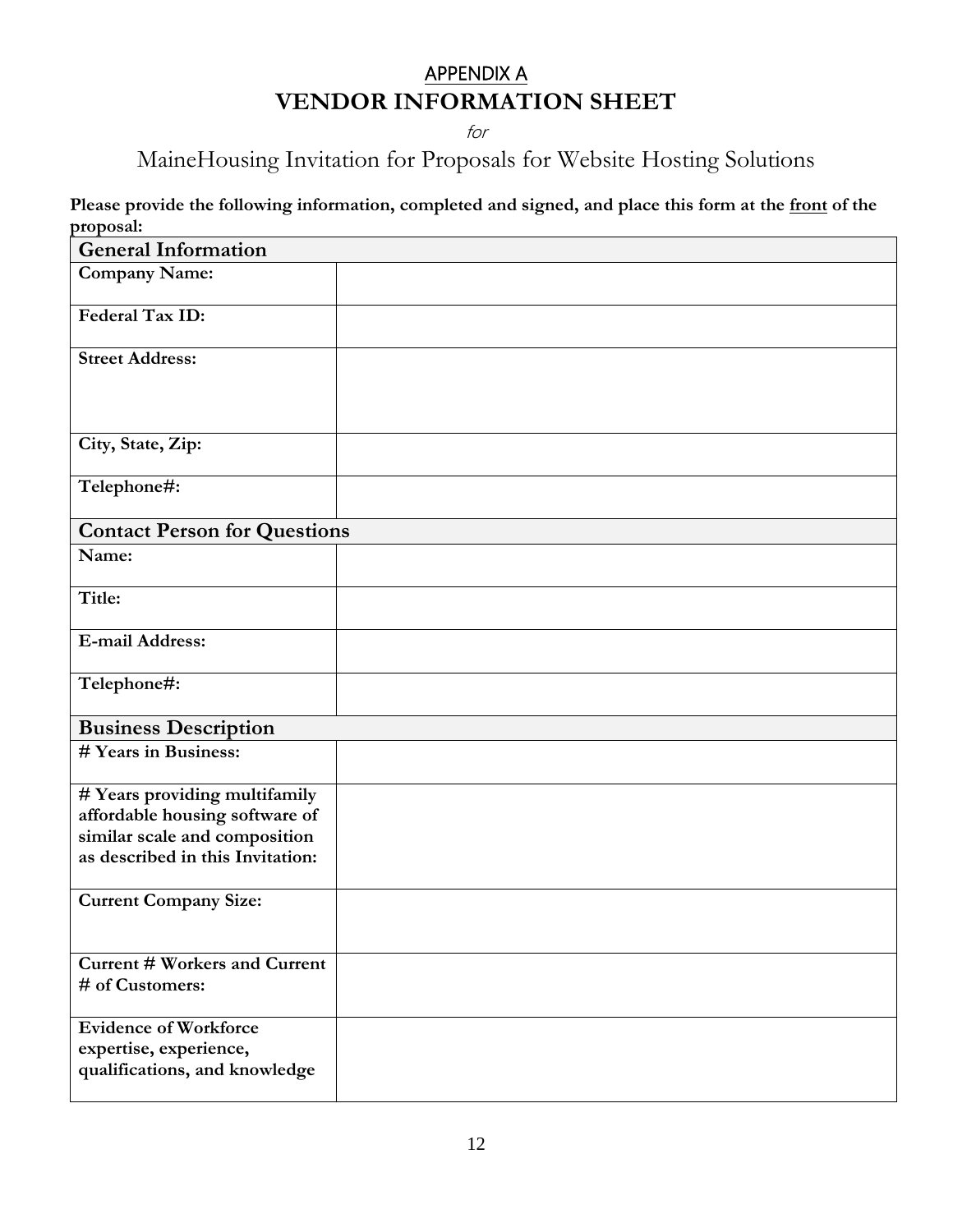|                                                                                                                                                                                                                                                                                                                      | Please be sure to include all supplemental qualification documents. |
|----------------------------------------------------------------------------------------------------------------------------------------------------------------------------------------------------------------------------------------------------------------------------------------------------------------------|---------------------------------------------------------------------|
| <b>Summarized Narrative of</b><br>Vendor's ability to provide the<br>services, materials, and labor<br>required under this RFP:                                                                                                                                                                                      |                                                                     |
|                                                                                                                                                                                                                                                                                                                      |                                                                     |
| List of planned resources to be<br>assigned to meet the<br>obligations of this Invitation:                                                                                                                                                                                                                           |                                                                     |
| <b>Conflict of Interest. Does the</b><br>Vendor, any principal or<br>affiliate of the Vendor, or<br>anyone who will be paid for<br>work on the contract have<br>business ties, familial relations,<br>or other close personal<br>relations with a current<br>MaineHousing employee or<br>commissioner, or anyone who |                                                                     |
| was a MaineHousing employee<br>or commissioner within the<br>past year? If yes, please<br>describe here:                                                                                                                                                                                                             |                                                                     |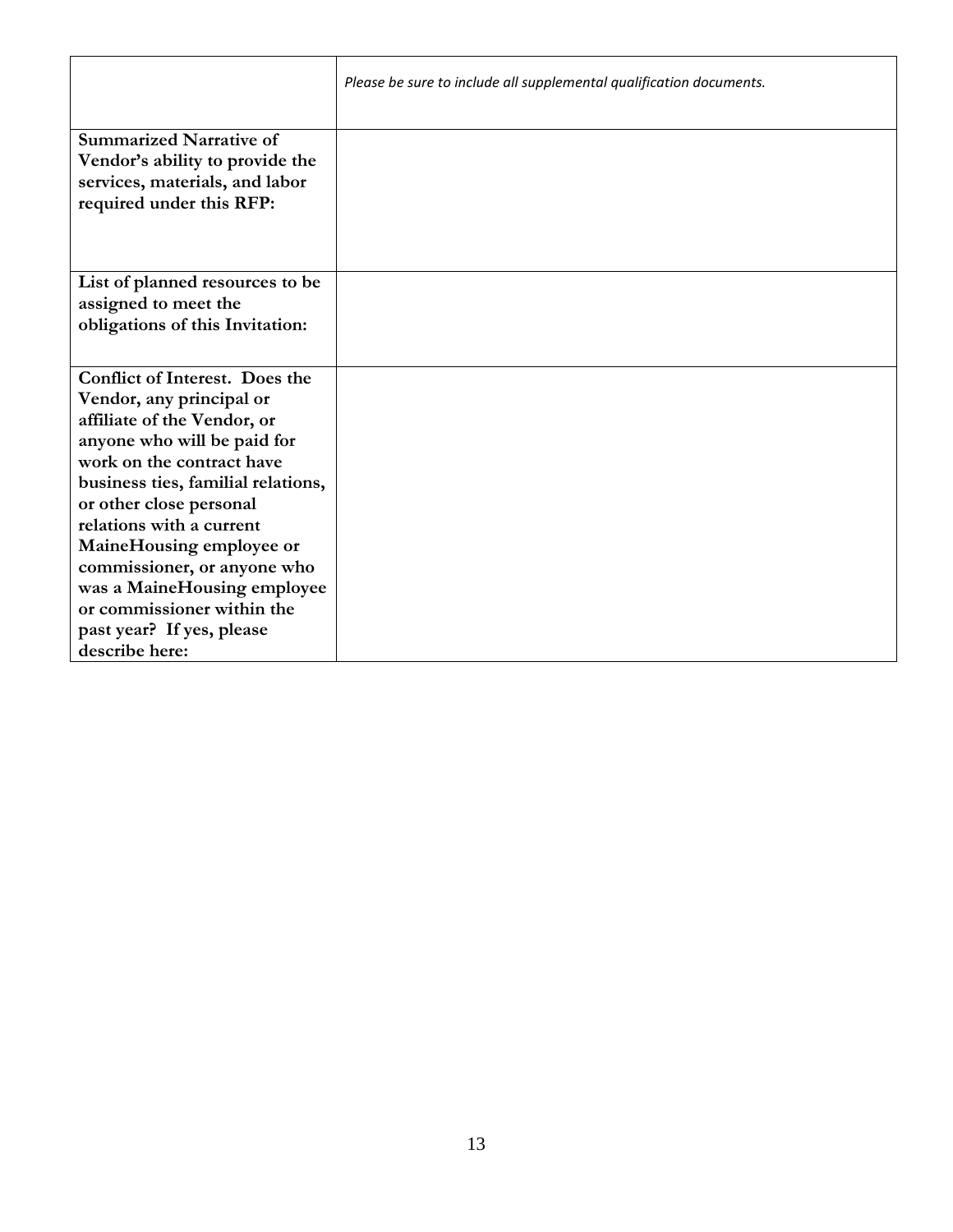## APPENDIX B **VENDOR CERTIFICATION FORM**

for

### MaineHousing Invitation for Website Hosting Solutions

| <b>Vendor Name</b>    |  |
|-----------------------|--|
| <b>Vendor Address</b> |  |

#### **The undersigned Vendor represents and certifies as follows:**

- 1. The prices in this proposal have been arrived at independently and without consultation, communication, agreement or disclosure with or to any other Vendor or potential Vendor.
- 2. No attempt has been made at any time to induce any firm or person to submit any intentionally high or noncompetitive proposal or to otherwise submit or refrain from submitting a proposal for the purpose of restricting competition.
- 3. Vendor has not given, and will not give at any time hereafter, any economic opportunity, future employment, gift, loan, gratuity, special discount, trip, favor, or service to any employee or representative of MaineHousing in connection with this Invitation.
- 4. Vendor acknowledges that MaineHousing will determine whether a conflict of interest exists and that MaineHousing reserves the right to disqualify any Vendor on the grounds of actual or apparent conflict of interest.
- 5. Vendor has not employed or retained any person or entity to solicit or obtain any contract resulting from this Invitation and has not paid or agreed to pay to any person or entity any commission, percentage, brokerage, or other fee contingent upon or resulting from the award of any such contract.
- 6. Vendor understands and acknowledges that the representations in its proposal are material and important and will be relied on by MaineHousing in evaluating the proposal. Vendor certifies that, to the best of its knowledge, all of the information contained in its proposal is true, correct and complete and acknowledges that any intentional misrepresentation by Vendor will disqualify Vendor from further consideration in connection with this Invitation.
- 7. The undersigned individual is legally authorized to sign this Vendor Certification Form for and on behalf of Vendor and to bind Vendor to the statements made herein.

|              | Name, Title and Signature of Individual with Authority to Bind Vendor |
|--------------|-----------------------------------------------------------------------|
| Name         |                                                                       |
| <b>Title</b> |                                                                       |
| Signature    |                                                                       |
| Date         |                                                                       |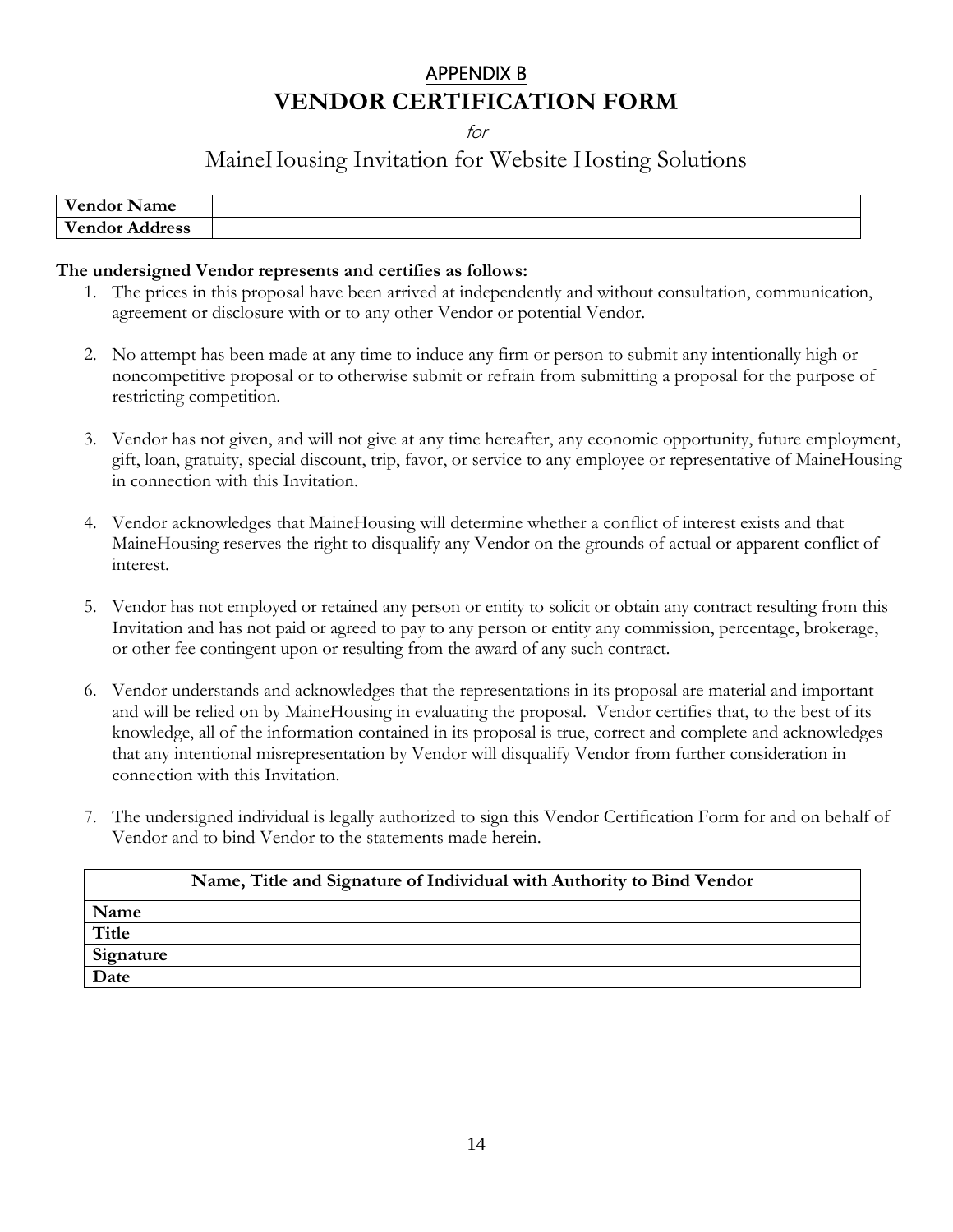## APPENDIX C **KEY PROPOSAL DATES**

for

# MaineHousing Invitation for Proposals for Website Hosting solutions

All dates are subject to change at MaineHousing's discretion.

All proposal documents, correspondence, and/or questions must be emailed to: <u>aouellette@mainehousing.org</u>

| <b>RFP</b> Issuance:             |                                                                                                                |  |
|----------------------------------|----------------------------------------------------------------------------------------------------------------|--|
| Date Issued:                     | Monday, March 21, 2022                                                                                         |  |
| <b>Questions &amp; Answers:</b>  |                                                                                                                |  |
| Questions:                       | Questions will be received:                                                                                    |  |
|                                  | From: Monday, March 21, 2022 to Friday, April 8, 2022 no later than 5 p.m. EST                                 |  |
|                                  | Questions must be emailed directly to: <u>aouellette@mainehousing.org</u>                                      |  |
| Answers:                         | All questions, and their subsequent answers, will be posted on the MaineHousing<br>website for public viewing. |  |
|                                  | Questions will be answered no later than Wednesday, April 13, 2022                                             |  |
|                                  | To locate these postings, go to the MaineHousing website located at:<br>https://www.mainehousing.org/rfp       |  |
| <b>Pertinent Proposal Dates:</b> |                                                                                                                |  |
| Deadline for                     | Friday, April 22, 2022, no later than 5:00 p.m. EST                                                            |  |
| Proposal Submission:             | **Please be sure emailed proposal is in PDF format, as well as all supplemental<br>documentation.              |  |
| Proposal Evaluation              | From: Monday, April 25, 2022 to Friday, May 13, 2022                                                           |  |
| Review and                       |                                                                                                                |  |
| Demonstration                    |                                                                                                                |  |
| Phase:                           |                                                                                                                |  |
| Contract Offering:               | Monday, May 23, 2022                                                                                           |  |